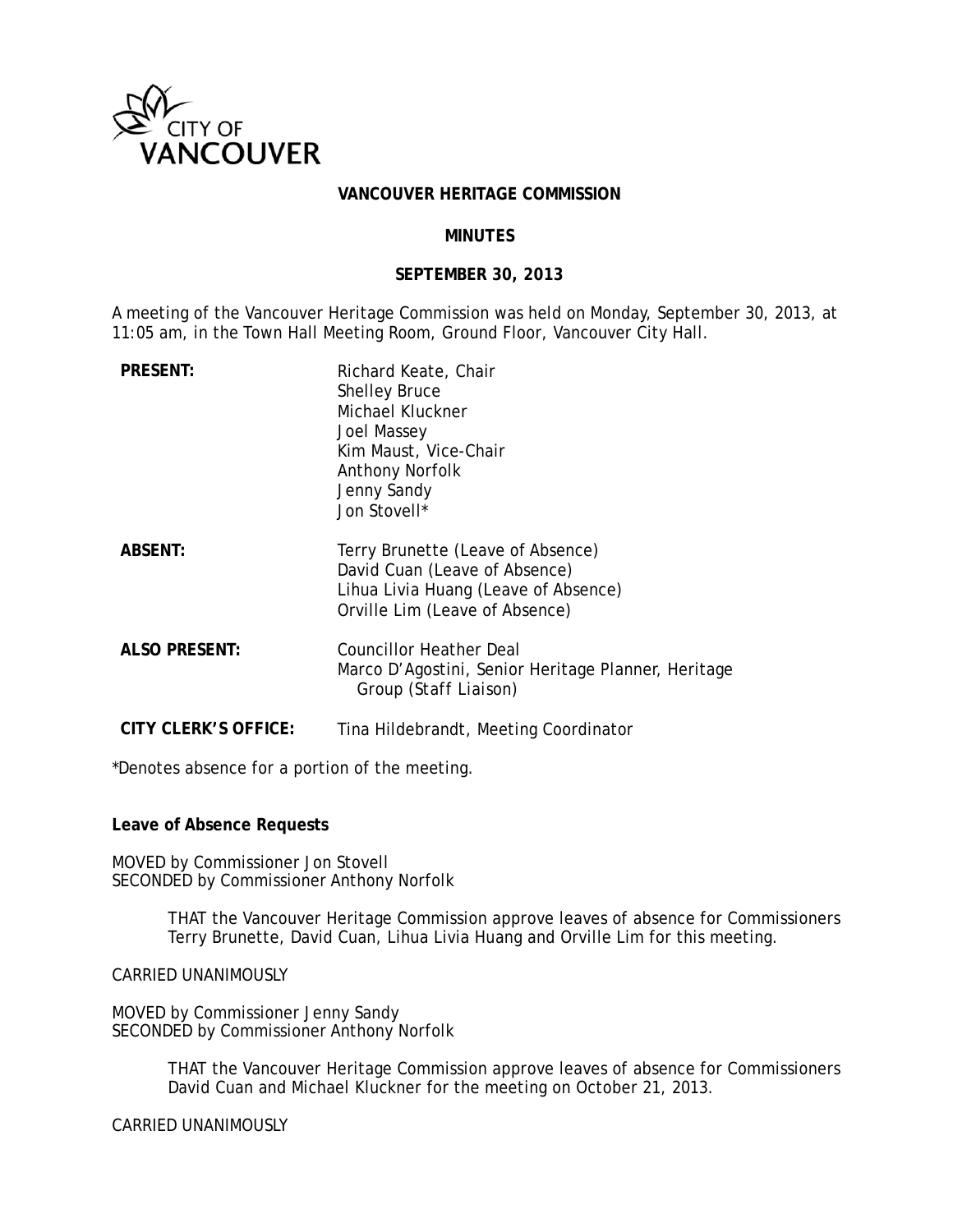### **Leave of Absence Requests** *(continued)*

MOVED by Commissioner Anthony Norfolk SECONDED by Commissioner Kim Maust

> THAT the Vancouver Heritage Commission approve leaves of absence for Commissioners Richard Keate and Michael Kluckner for the meeting on November 18, 2013.

CARRIED UNANIMOUSLY

### **Approval of Minutes**

MOVED by Commissioner Michael Kluckner SECONDED by Commissioner Anthony Norfolk

> THAT the Vancouver Heritage Commission approve the minutes of the meeting held on September 9, 2013, as circulated.

CARRIED UNANIMOUSLY

**1. Business Arising from the Minutes** 

None

- **2. Conservation Review**
- **(a) York Theatre 639 Commercial Drive Naming Rights and Signage VHR C (M) (H)**
- Applicant: Heather Redfern, Vancouver East Cultural Centre Lindsay Miles, VP, Marketing, Imperial Signs Donald Luxton, Donald Luxton & Associates
- Staff: Marco D'Agostini, Heritage Group Heather Burpee, Regulation Policy Group Marg Specht, Cultural Services

Staff and the Applicants reviewed the application and responded to questions.

MOVED by Commissioner Kim Maust SECONDED by Commission Jon Stovell

> THAT the Vancouver Heritage Commission supports the proposed fascia, canopy and vertical signage application for the York Theatre at 639 Commercial Drive;

FURTHER THAT the Vancouver Heritage Commission supports the third party naming application for the York Theatre, noting the sizable contribution being made by West Coast Reduction to support the arts.

CARRIED UNANIMOUSLY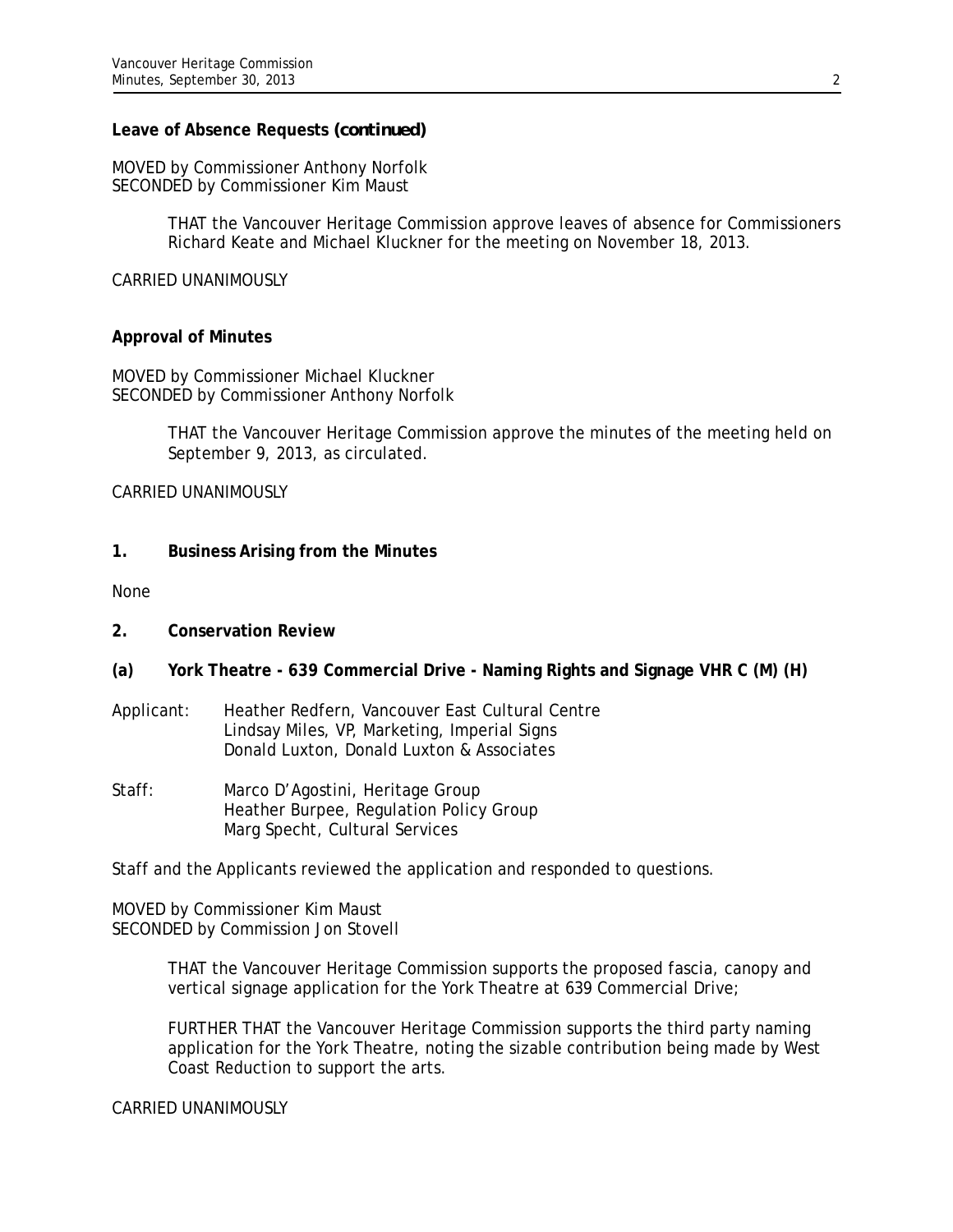## **3. West End and Marpole Community Plan Update**

*Note from Meeting Coordinator:* 

*The Marpole Community Plan was not included in staff's update as it is currently undergoing additional public consultation.* 

Planning and Heritage staff provided an update on the West End Community Plan, which included a review of the draft heritage chapter in the report and plan documents. Staff noted the draft plan will be ready by mid-October for public review with the final plan expected to go to Council on November 5, 2013.

Members discussed the rate of change policy in relation to the plan and the need to emphasize compliance with the new heritage policy in order to protect heritage buildings in the West End from rezoning pressures. In response to a question, staff agreed to present the draft plan at the next meeting on October 21, 2013.

MOVED by Commissioner Kim Maust SECONDED by Commissioner Jenny Sandy

> THAT the Vancouver Heritage Commission acknowledge the West End Community Plan presented by staff at its meeting on September 30, 2013, and request that the context statement be presented to the Commission prior to it being finalized;

> FURTHER THAT the Vancouver Heritage Commission request that staff add to the West End Community Plan, under the heritage chapter, reference to the new heritage policy, which focuses on having heritage density incentives used in rezoning to encourage heritage preservation, cautioning that the rate of change policy is not a heritage protection policy; and

FURTHER THAT the Vancouver Heritage Commission request that the Commission be given an opportunity to review the final heritage chapter prior to submission to Council.

CARRIED UNANIMOUSLY

*\* \* \* \* \** 

*The Commission recessed at 12:44 pm and reconvened at 12:52 pm, with the same members present.* 

*\* \* \* \* \**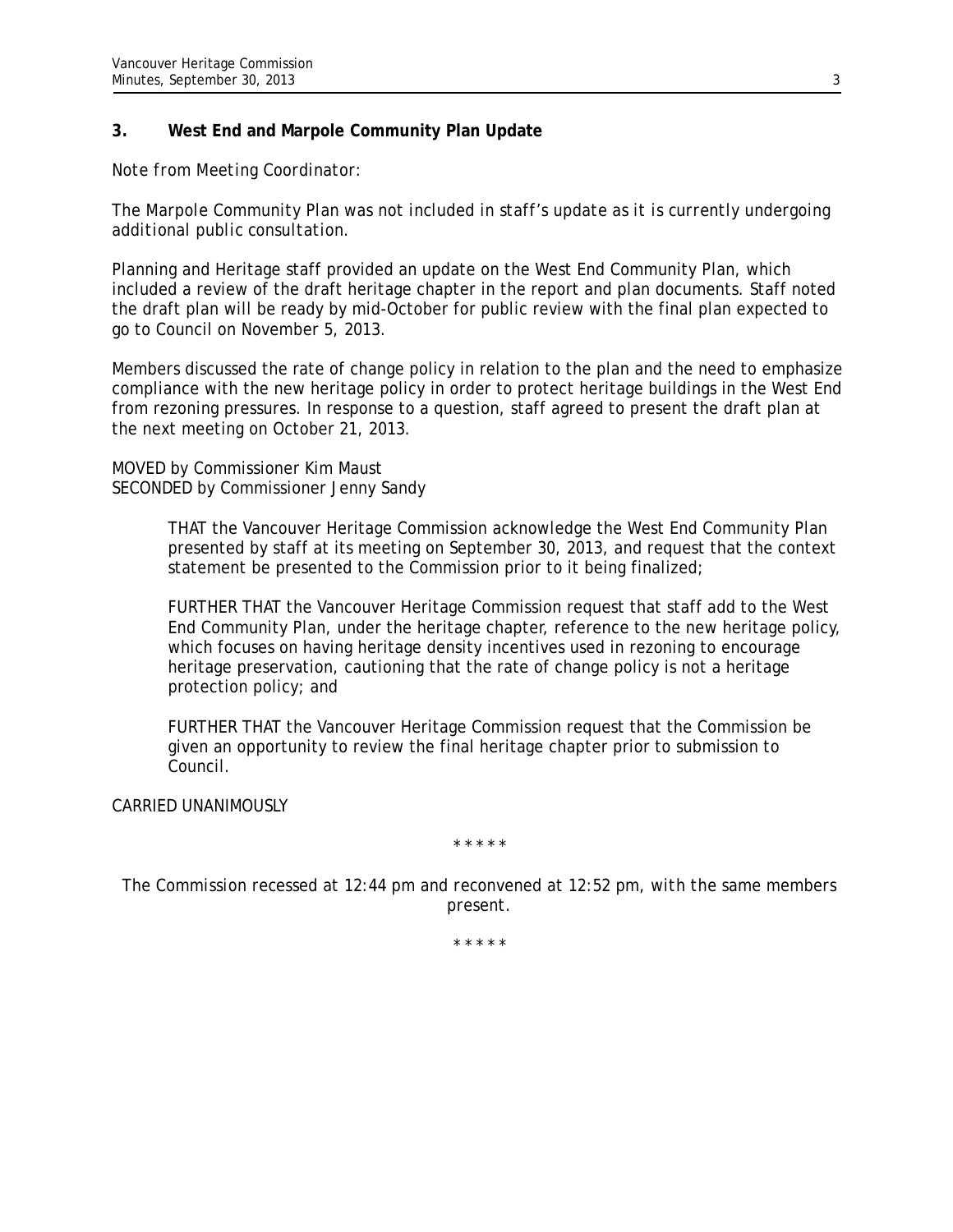## **4. Sub-Committee Reports**

Heritage staff reviewed the report from the SoS/VHR Sub-committee and responded to questions.

MOVED by Commissioner Richard Keate SECONDED by Commissioner Michael Kluckner

- A. THAT the Vancouver Heritage Commission support adding the following building to the Vancouver Heritage Register as a B-listing:
	- 3990 Marguerite Street, Walkem House.
- B. THAT the Vancouver Heritage Commission support adding the following buildings to the Vancouver Heritage Register as C-listings:
	- 3809 Osler Street, Tisdall House;
	- 1998 Cedar Crescent, Crysdale House; and
	- $\bullet$  6 West 17<sup>th</sup> Avenue, Turner's Dairy.
- C. THAT the Vancouver Heritage Commission recommend the following building not be added to the Vancouver Heritage Register:
	- 4033 Osler Street, Holland House.
- D. THAT the Vancouver Heritage Commission request that the Statements of Significance for the following buildings be referred back to the consultants for revisions:
	- 3990 Marquerite Street, Walkem House;
	- 578 Carrall Street, Dr. Sun Yat-Sen Garden and Park;
	- 3809 Osler Street, Tisdall House;
	- 1998 Cedar Crescent, Crysdale House; and
	- 4033 Osler Street, Holland House.
- E. THAT the Vancouver Heritage Commission request that the Statement of Significance and VHR Evaluation for 6 West  $17<sup>th</sup>$  Avenue, Turner's Dairy, be referred back to the consultant for revisions.

## CARRIED UNANIMOUSLY

**5. New Business** 

## **a) First Shaughnessy Advisory Design Panel – Report from VHC Liaison**

Michael Kluckner reported on recent meetings of the First Shaughnessy Advisory Design Panel and expressed concern regarding applications to renovate listed heritage buildings in the First Shaughnessy District. Mr. Kluckner sought direction from the Commission.